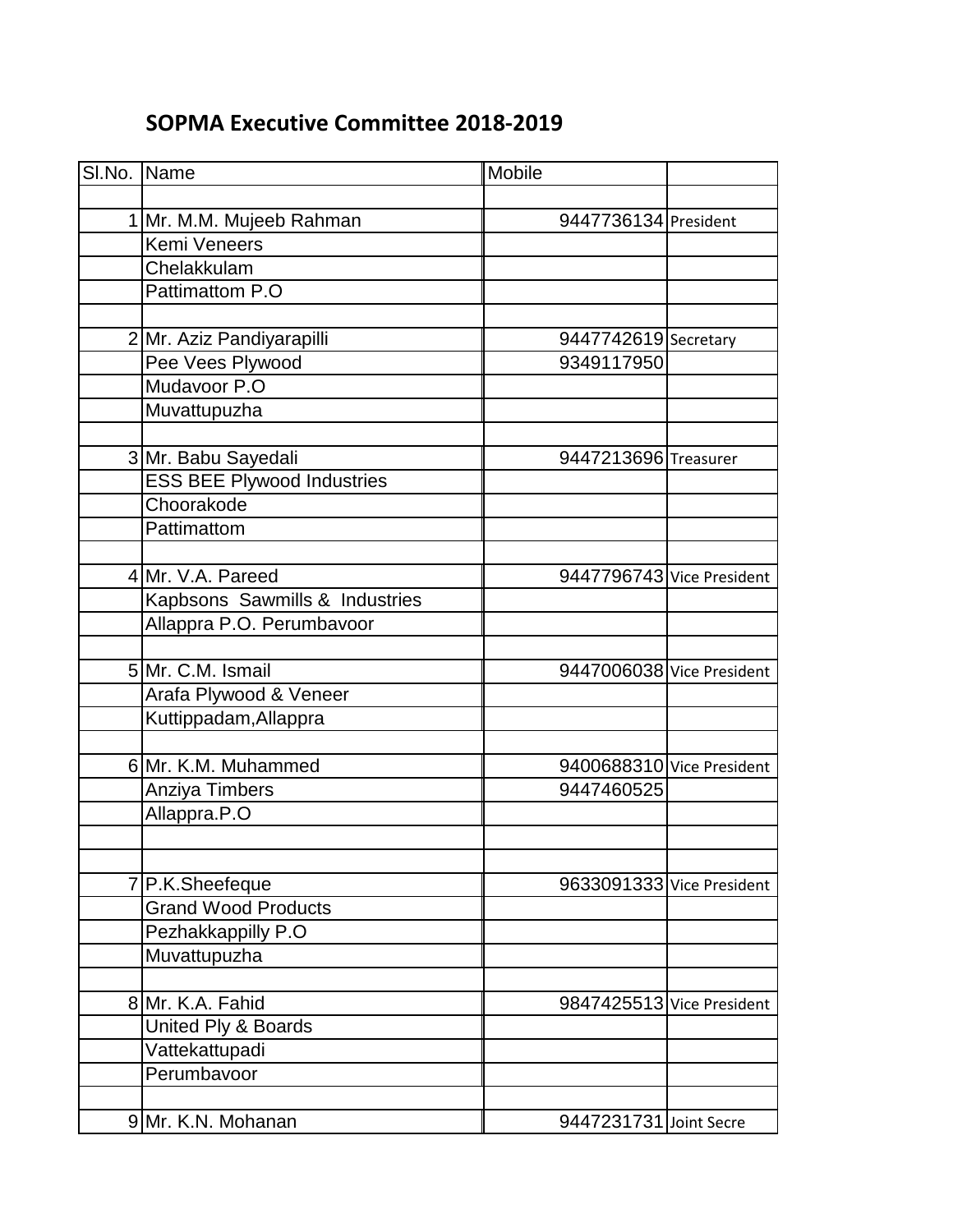| <b>Mohan Timbers</b>                 |                        |                          |
|--------------------------------------|------------------------|--------------------------|
| Asarimukal                           |                        |                          |
| Allappra. P.O                        |                        |                          |
|                                      |                        |                          |
| 10 P.H.Khalid                        | 9447045689 Joint Secre |                          |
| Red wood Ply & Boards                |                        |                          |
| Pezhakkapilly P.O, Payipra           |                        |                          |
| Muvattupuzha                         |                        |                          |
|                                      |                        |                          |
| 11 P.M. Aboobacker                   | 9745706300 Joint Secre |                          |
| <b>Bombay Plywoods</b>               | 9447070242             |                          |
| Panipra P.O, Panipra                 |                        |                          |
|                                      |                        |                          |
| 12 Mr. K.V. Polachan                 | 9447114794 Joint Secre |                          |
| Kavanamalil Timber Industries        |                        |                          |
| M.C.Road, Pulluvazhi P.O             |                        |                          |
|                                      |                        |                          |
| 13 Mr. C.K. Abdul Majeed             | 9447053727 Joint Secre |                          |
| SeePeeSon Plyboards                  |                        |                          |
| Kandanthara. P.O                     |                        |                          |
| Allappra.                            |                        |                          |
|                                      |                        |                          |
| 14 Mr.T.A. Hassan                    | 9846633133 Joint Secre |                          |
| Subaida Industries P.M.C XXI, Vallam |                        |                          |
| Rayonpuram                           |                        |                          |
|                                      |                        |                          |
| 15 Mr.A.A.Abdul Salam                | 9447523329 Joint Secre |                          |
| Ummani Veneers & Plywoods            |                        |                          |
| Okkal P.O                            |                        |                          |
|                                      |                        |                          |
|                                      |                        |                          |
|                                      |                        |                          |
|                                      |                        |                          |
|                                      |                        |                          |
|                                      |                        |                          |
|                                      |                        |                          |
| 16 M.K. Abdul Karim                  |                        | 9447798345 Secre Members |
| Asian Plywood Industries             |                        |                          |
| Cheruvelikunnu, Mudickal P.O         |                        |                          |
|                                      |                        |                          |
| 17 Mr. Jose Chacko                   |                        | 9846053757 Secre Members |
| Delta Plywoods                       |                        |                          |
| Eringole P.O                         |                        |                          |
| Perumbavoor                          |                        |                          |
|                                      |                        |                          |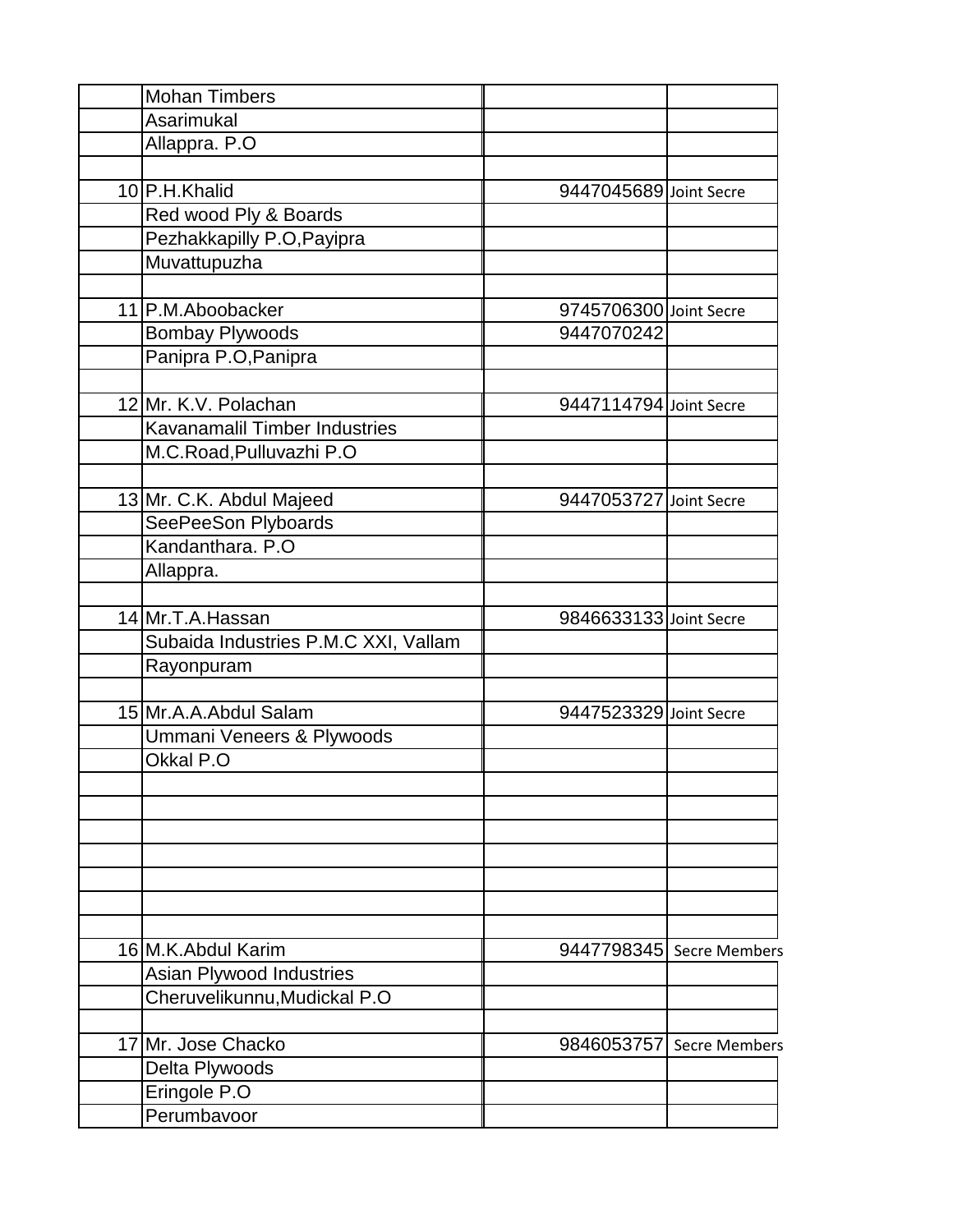| 18K.M.Ibrahim                    |            | 9447000291 Secre Members |
|----------------------------------|------------|--------------------------|
| Megha Ply & Boards               | 9447170262 |                          |
| Odakkali                         |            |                          |
| Assamanoor P.O                   |            |                          |
|                                  |            |                          |
| 19 Mr. Poly Thomas               |            | 9447631505 Secre Members |
| St. George Sawmill               |            |                          |
| Pulluvazhi. P.O                  |            |                          |
|                                  |            |                          |
| 20 Mr. A.M. Subair               |            | 9447091233 Secre Members |
| A.M.S Industries                 | 9539701233 |                          |
| Ponjassery P.O                   |            |                          |
| Mukkoottinada                    |            |                          |
|                                  |            |                          |
| 21 Mr. T.P. Saddique             |            | 9447020391 Secre Members |
| Jemini Industires                |            |                          |
| Cheruvelikunnu                   |            |                          |
| Mudikal P.O.                     |            |                          |
|                                  |            |                          |
|                                  |            |                          |
| 22 Assif A Moosa                 |            | 9995558111 Secre Members |
| Alakkal Plywood                  |            |                          |
| Pezhakkapilly                    |            |                          |
|                                  |            |                          |
| 23 Mr. Joby Chacko               |            | 9447729757 Secre Members |
| St. Joseph Timbers               |            |                          |
| <b>Rubber Park</b>               |            |                          |
| Irapuram                         |            |                          |
| Valayanchirangara P.O            |            |                          |
|                                  |            |                          |
| 24 C.P.Subhirudheen              |            | 9745601993 Secre Members |
| <b>Chenthara Industries</b>      |            |                          |
| Erumathala P.O                   |            |                          |
| Aluva                            |            |                          |
| 25 Mr. K.K. Sulaiman             | 9447816631 | <b>Secre Members</b>     |
| <b>Victory Timber Industries</b> |            |                          |
| Kandanthara, Allappra P.O        |            |                          |
|                                  |            |                          |
| 26 Mr. M.S. Aliyar               |            | 9447083640 Secre Members |
| M.S. Plywoods                    |            |                          |
| Parakode                         |            |                          |
| Vembilli P.O                     |            |                          |
|                                  |            |                          |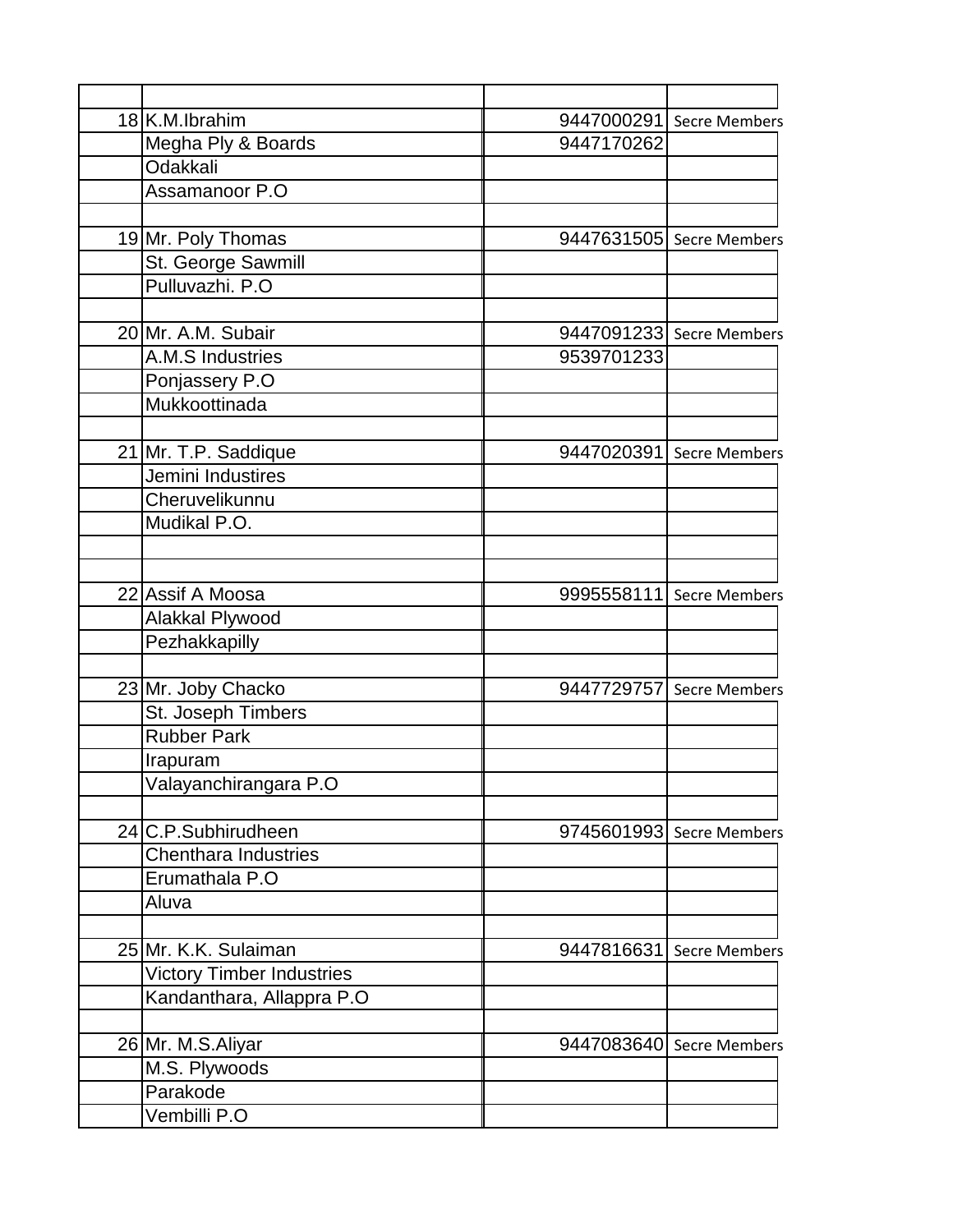| 27 Jameer M.K                      |                    | 9846171987 Secre Members |
|------------------------------------|--------------------|--------------------------|
| <b>Wood Plannet Industries</b>     |                    |                          |
| Methala P.O                        |                    |                          |
| Odakkalai                          |                    |                          |
|                                    |                    |                          |
| 28 Mr. K.A. Basheer                | 9447760998 Members |                          |
| K.K.A Plywood                      | 9847741380         |                          |
| Vallam, Rayonpuram P.O             | 9447024303         |                          |
|                                    |                    |                          |
| 29 Mr. C.M. Abdul Razak            | 9447026162 Members |                          |
| Jismi Plywood                      | 9446488929         |                          |
| Pulluvazhi                         |                    |                          |
| Valayanchirangara P.O              |                    |                          |
|                                    |                    |                          |
| 30 Mr. C.M. Ashruf                 | 9745129966         |                          |
| Focus Plywoods                     |                    |                          |
| Pulluvazhi P.O                     |                    |                          |
|                                    |                    |                          |
|                                    |                    |                          |
| 31 Salim. K.V                      | 9847055111         |                          |
| <b>Classic Industries</b>          |                    |                          |
| Allappra.P.O                       |                    |                          |
| 32 Mr. N.S. Shaji                  | 9447057191         |                          |
| <b>Nellikkal Timber Industries</b> |                    |                          |
| Valayanchirangra                   |                    |                          |
|                                    |                    |                          |
| 33 Shihab.M.A                      | 9946354408         |                          |
| Companion Ply & Boards             |                    |                          |
| South Vallam, Rayonpuram P.O       |                    |                          |
| Perumbavoor                        |                    |                          |
|                                    |                    |                          |
| 34 Shaji Rapheal                   | 9447723959         |                          |
| <b>Grace Veneer</b>                |                    |                          |
| Pulluvazhi P.O                     |                    |                          |
|                                    |                    |                          |
| 35 Mr. V.K. Ibrahim                | 9947099645         |                          |
| Vadakenathil mills                 |                    |                          |
| Cheruvelikunnu                     |                    |                          |
| Mudikkal.P.O                       |                    |                          |
|                                    |                    |                          |
| 36 A.S. Makkarukunju               | 9747427576         |                          |
| <b>Star Wood Industries</b>        |                    |                          |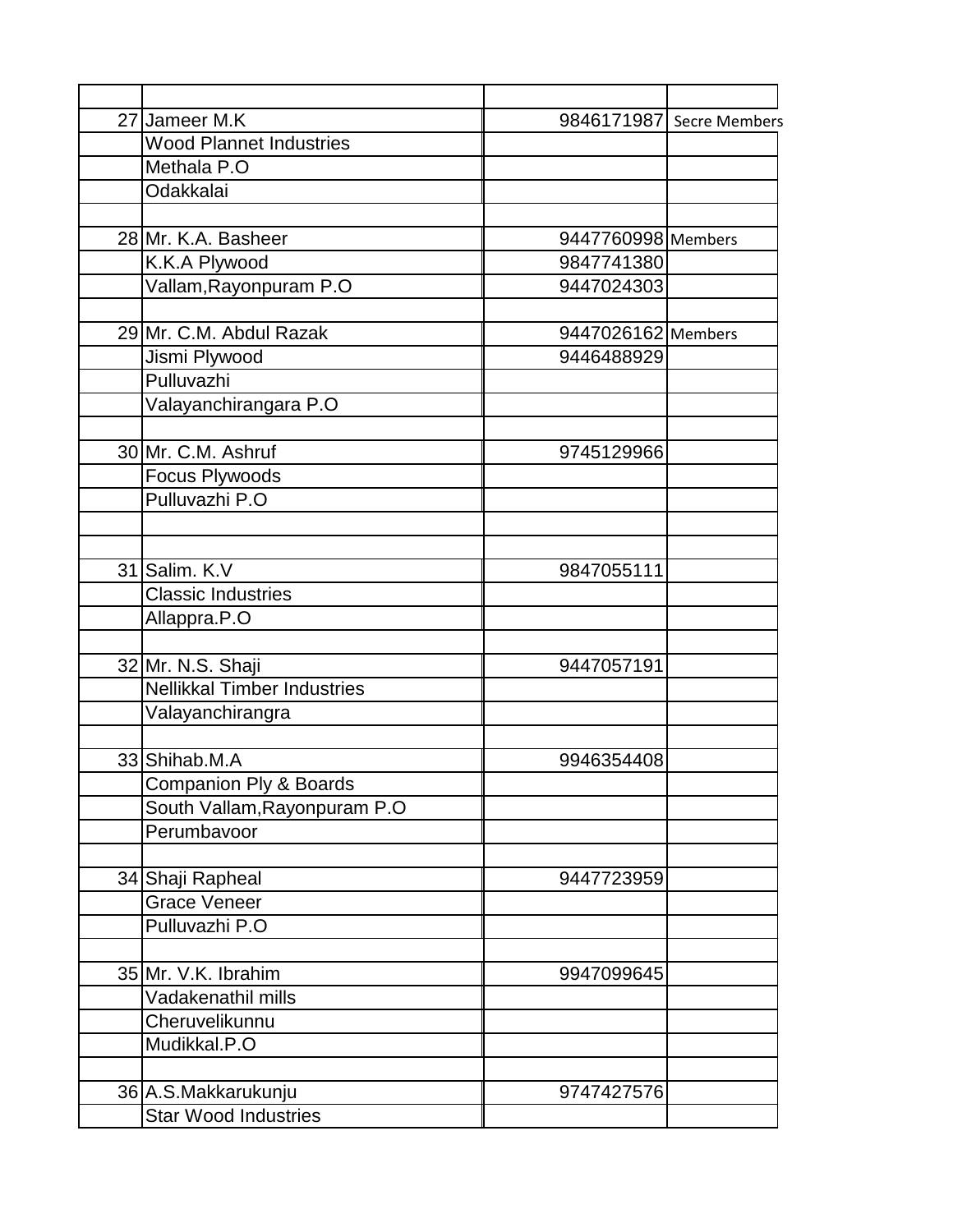| Chelakkulam, Vengola                |            |  |
|-------------------------------------|------------|--|
|                                     |            |  |
| 37 Mujeeb T.V                       | 9447580070 |  |
| <b>Hi Tech Plywoods</b>             |            |  |
| Punoor, Valayanchirangara           |            |  |
|                                     |            |  |
| 38 Mr. P.T. Jose                    | 9447916146 |  |
| Puthenpurackal Wood Industries      |            |  |
| Pulluvazhi. P.O                     |            |  |
|                                     |            |  |
| 39 Mr. K.A. Muhammed Sabeer         | 9846162184 |  |
| Aleema Veneeyers                    |            |  |
| Vattekattupadi                      |            |  |
| Perumbavoor                         |            |  |
|                                     |            |  |
| 40 Shahul Hameed.C.A                | 9995450046 |  |
| Western Plywoods                    | 8589050047 |  |
| Kuttippadam, Allappra P.O           |            |  |
| Perumbavoor                         |            |  |
|                                     |            |  |
| 41 Mr. P.A. Subhair                 | 9387685775 |  |
| <b>Creative Plyboards</b>           |            |  |
| Thottuva                            |            |  |
| Koovapady                           |            |  |
|                                     |            |  |
| 42 C.V.Muhammed Rafi                | 9895309898 |  |
| Cityson Plywoods                    |            |  |
| Odakkali                            |            |  |
| Assamanoor P.O                      |            |  |
|                                     |            |  |
| 43 Vinod Narayanan                  | 9846945826 |  |
| Kuzhikkatte Sawmill                 |            |  |
| M.C. Road, Perumbavoor. P.O         |            |  |
|                                     |            |  |
|                                     |            |  |
| 44 Moideen Hameed                   | 9388491607 |  |
| Modern Plywood                      |            |  |
| Kuruppampady                        |            |  |
| Rayamangalam                        |            |  |
| 45 Mr. P.M.Kabeer                   | 9447475126 |  |
| Aami Timbers                        |            |  |
| <b>Kudilingal Timber Industries</b> |            |  |
| Mudikkal                            |            |  |
|                                     |            |  |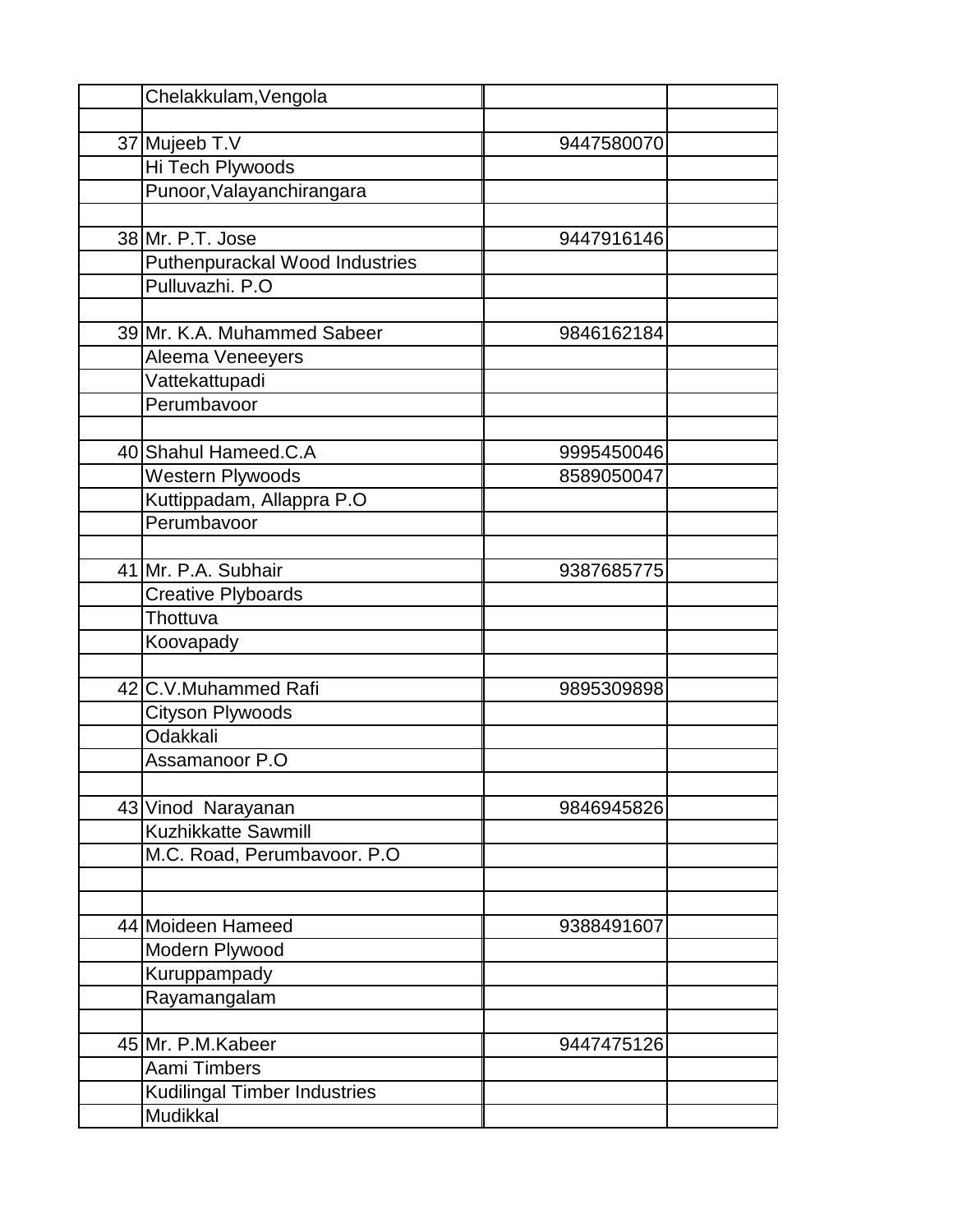| 46 Anwar.C.H                        | 9387635366 |
|-------------------------------------|------------|
| Kamaliya Timber Industries          | 8891199100 |
| Kuttippadam, Allappra P.O           |            |
|                                     |            |
| 47 Mr. T.B. Muhammed                | 9447747222 |
| <b>Western Veneer Industries</b>    | 9446939274 |
| M.E.S Junction                      | 9847804668 |
| South Vazhakulam                    |            |
|                                     |            |
| 48 N.A.Shihab                       | 9961354626 |
| MetroPly & Boards                   | 9447062491 |
| Odakkali                            |            |
| Assamannor P.O                      |            |
|                                     |            |
| 49 P.M.Saidukunju                   | 9447055800 |
| <b>Puthussery Timber Industries</b> |            |
| Pezhakkappilly P.O                  |            |
| Muvattupuzha                        |            |
|                                     |            |
| 50 M.K.Gopakumar                    | 9946403319 |
| <b>Gokul Packers</b>                | 8075304417 |
| Pulluvazhy .P.O                     |            |
| Pulluvazhy                          |            |
|                                     |            |
| 51 Mr. K.M.Shamsudeen               | 9447229114 |
| <b>Falcon Industries</b>            | 9447228847 |
| Thriveni                            |            |
| Keezhilliam                         |            |
|                                     |            |
| 52 Mr. E.M. Hassainar               | 9447063942 |
| Saj wood Industries                 | 9744539173 |
| Vattekkattupadi                     |            |
| Perumbavoor                         |            |
|                                     |            |
| 53 Mr. C.K. Ummer                   | 9895284748 |
| <b>Chenthara Wood Products</b>      | 9847627970 |
| Peechanammugal                      |            |
| Rayamangalam P.O                    |            |
|                                     |            |
|                                     |            |
| 54 Mr. Abubacker.K.S                | 9447059297 |
| A.B.S. Plywoods                     | 9847771947 |